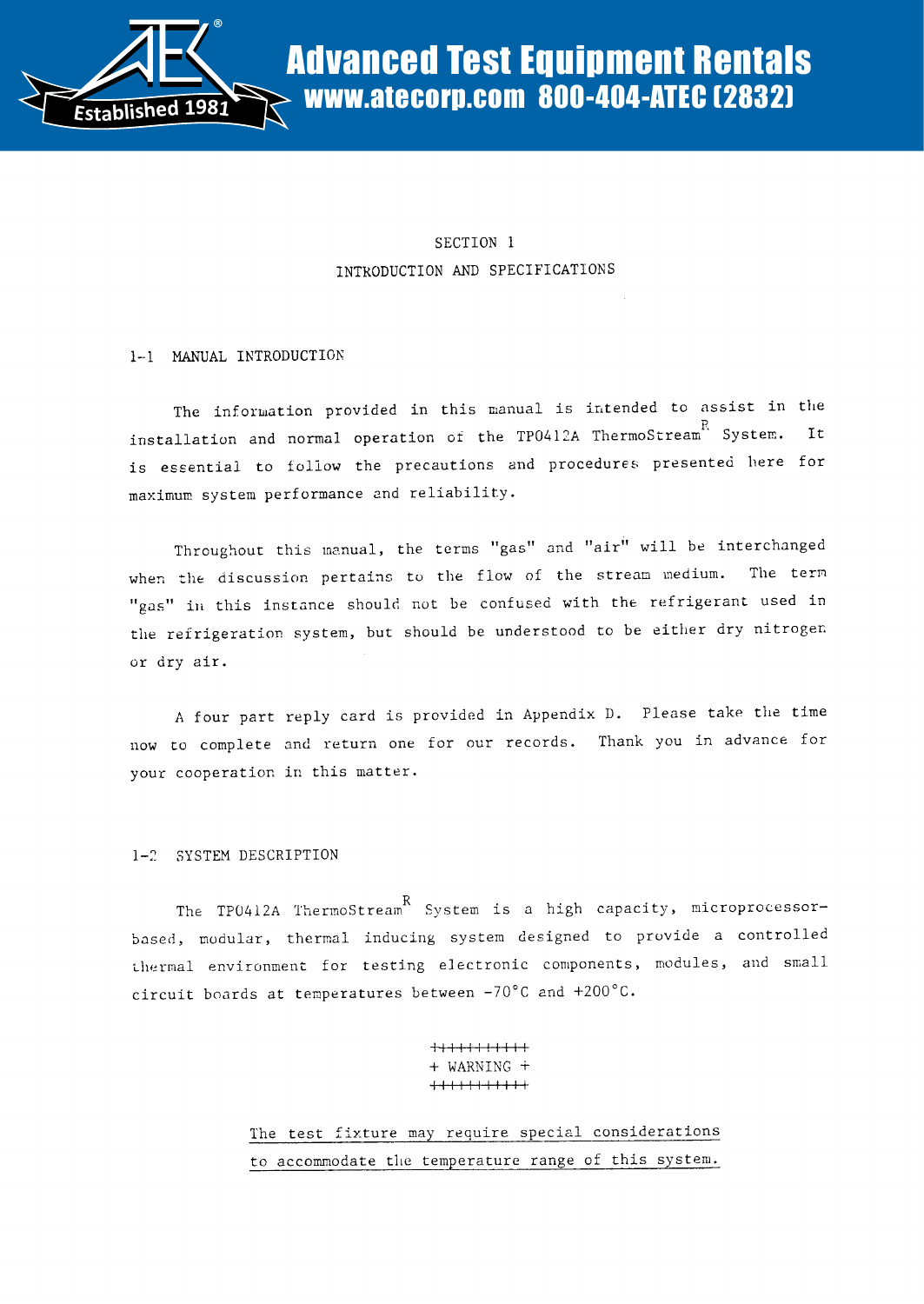This system is comprised of four basic components, See Figure 1-1. A microprocessor-based temperature controller (1) which may be positioned away from the other components, allows the desired test temperature to be input and gives a digital readout of the gas stream temperature. A secondary heat exchanger (2), a cascade refrigeration system, to cool the gas stream on its way to the primary heat exchanger. A power controller unit (3) distributes all ac and dc power to the other assemblies and accessories as well as provides gas flow indication and control. The primary heat exchanger (4) houses the heater and directs the stream of temperature controlled dry gas at the device under test (DUT). It also supports the optional ThermoCaps which interfrces to the tester and the enclosures used to encapsulate the DUT.

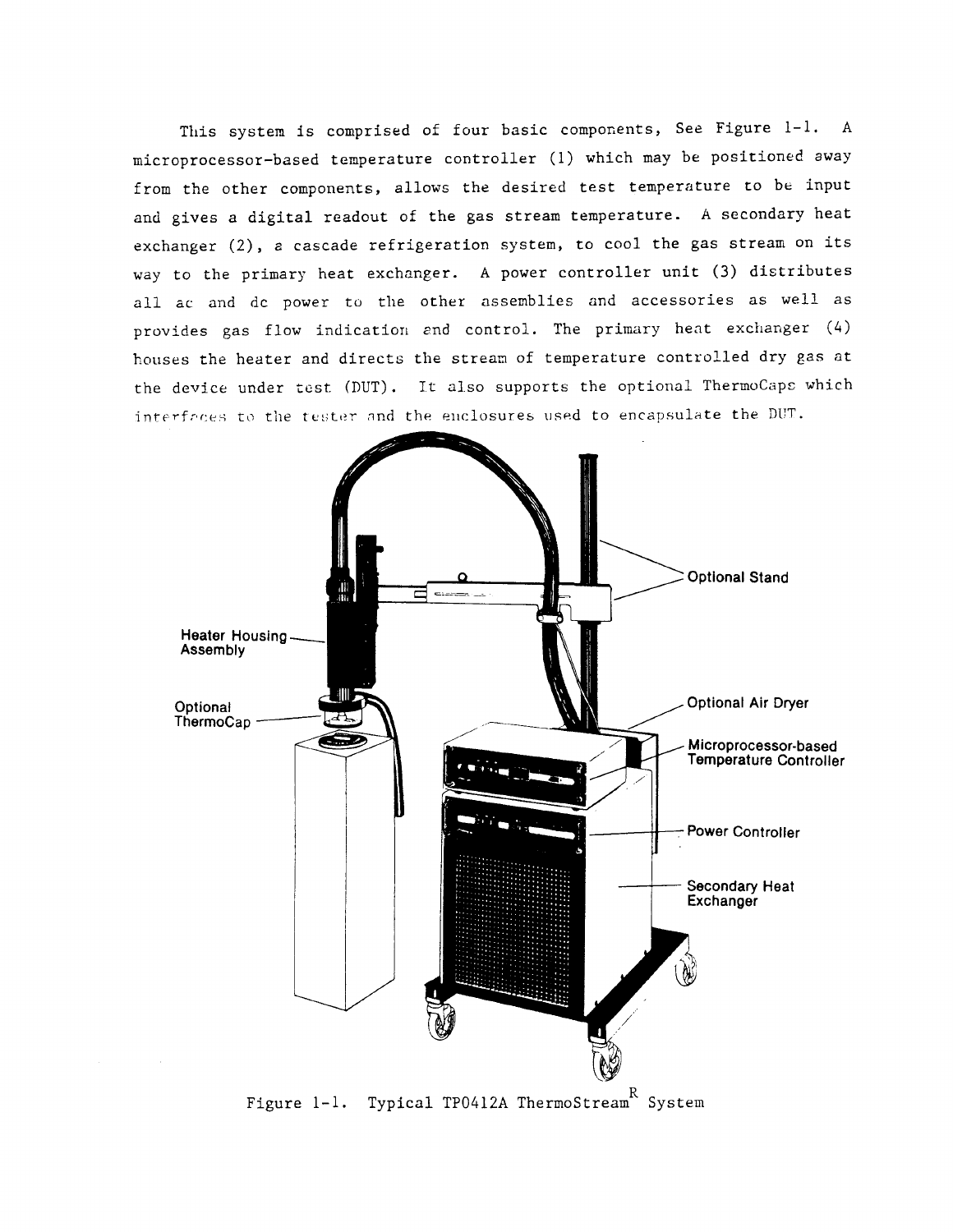The system is self-contained; however, the user must provide necessary electrical power and a dry gas source. The gas source may be dry nitrogen  $(N_2)$ . Compressed air is acceptable, however, if conditioned to -60°C dew point and prefiltered to remove any contaminates which may cause damage to either the DUT, tester, or system. If no dry gas source is available, the optional air dryer (See Appendix B-2) must be installed between the gas source and the system.

## 1-3 STANDARD SYSTEM FEATURES

The TP0412A ThermoStream System is equipped to provide the following:

- Wide temperature range: -70°C to +205°C at 5 liters/sec (10SCFM)
- Less than 90 seconds transition time, dry gas stream temperature only, between temperature extremes
- Unique thermal coupling to the DUT provides fastest transition times and highest accuracy for a given flow rate
- Microprocessor-based controller with internal diagnostic function and dedicated calibration mode
- "Overheat", "Out of Range" and "At Temperature" indications
- built-in safety features such as resettable circuit breaker and independent heater case temperature sensor
- Dual air/gas flow system for both rapid temperature change and gas conservation while holding the DUT at test temperature
- Resettable overheat protection  $\ddot{\phantom{a}}$
- Adjustable (2 to 10SCFM) air flow rate with BAR-LED flow readouts in both SCFM and liters/seccnd
- Design permits flexibility in the location of various components to best suit the user's space, operation and environmental conditions
- Self-contained refrigeration system provides all necessary cooling for dry gas medium, eliminating the need for liquid nitrogen or  $CO<sub>2</sub>$  to assist in cooling.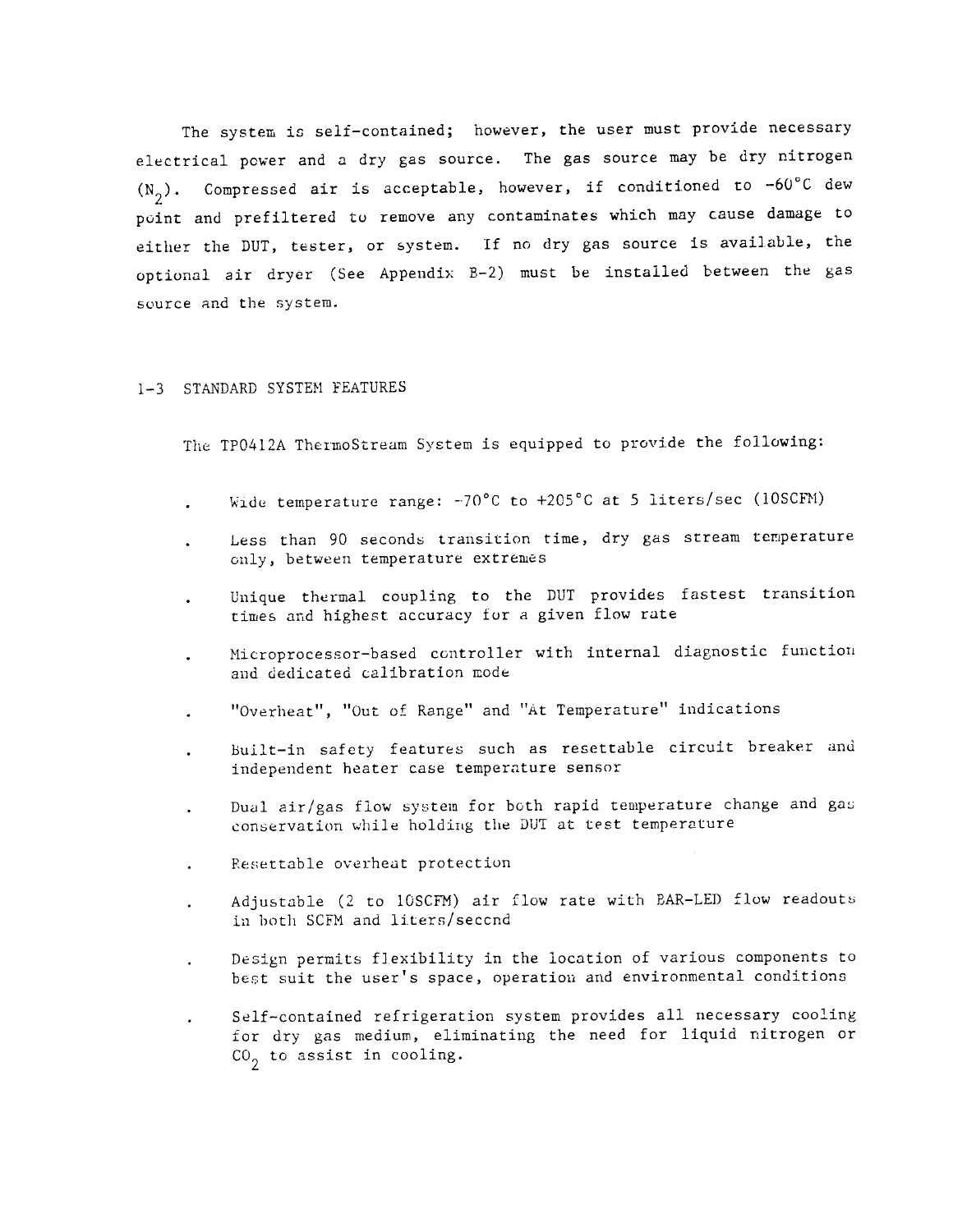- Non-breakable, easily oriented shrouds (enclosures) available for  $\bullet$ most component package configurations as well as for small circuit boards .
- Double wall Thermal Cap enclosing the test site surfaces prevents  $\bullet$  . condensation or frost under normal environmental and testing conditions .
- With the optional stand, the primary heat exchanger may be rotated  $\sim$ ±90 ° from a center position allowing <sup>180</sup> ° freedom of air flow direction. With minimal effort, this center position may be re-adjusted, enabling a different quadrant to be covered .

Refer to Section 1-5 for a listing of the available standard options and accessories .